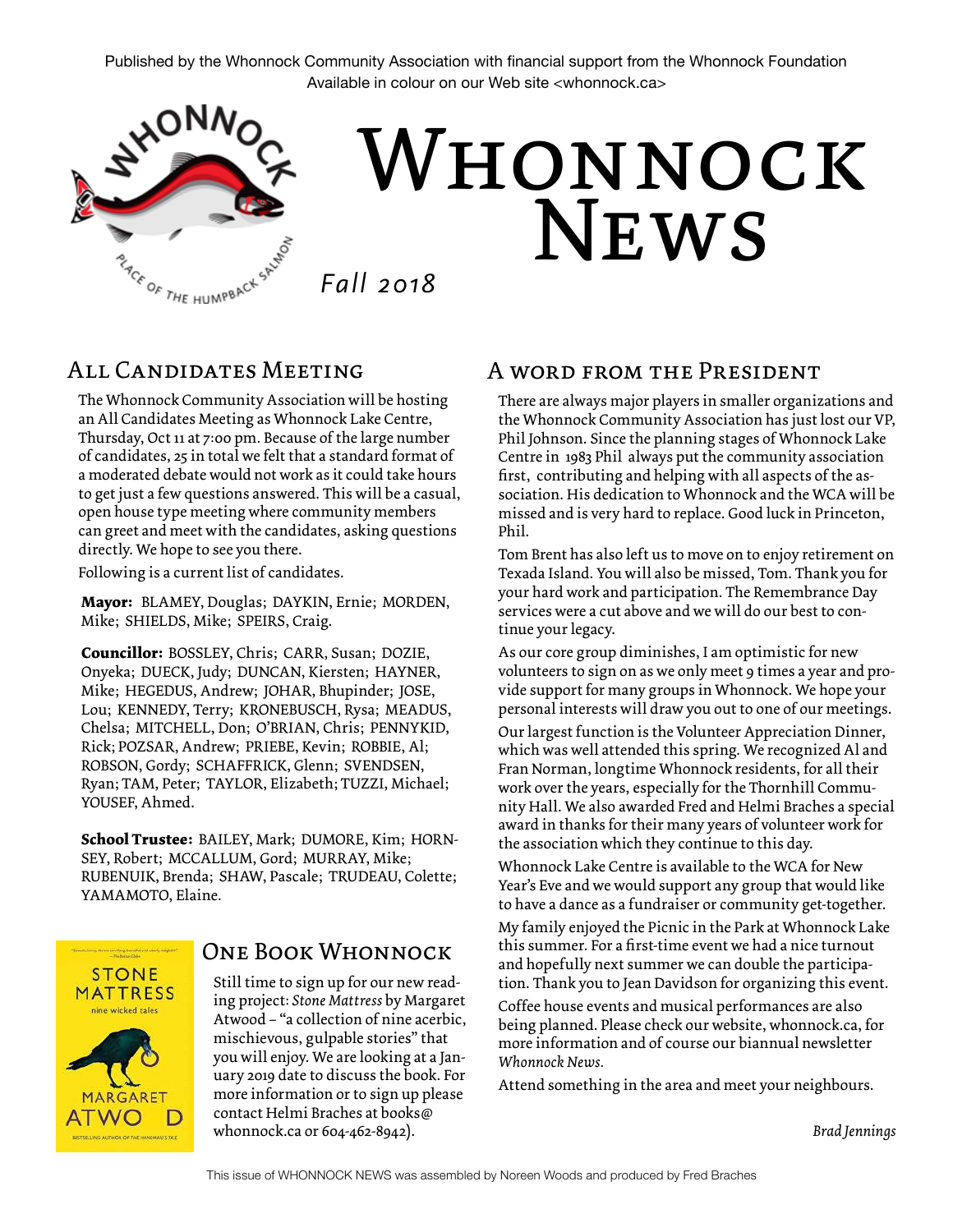### WHONNOCK COMMUNITY Association Facebook Page

Anyone interested in setting up and running a facebook page for The Whonnock Community Association?



 We currently have a Web site and a blog and we are certainly not opposed to a Facebook page, we just do not have someone willing and able to take the job on.

If there is some eager Whonnockian out there who would like to try, we would love to hear from you.

# Whonnock Pump House Sign

I am sure everyone has noticed the electronic sign on the pump house is sadly out of date and therefore irrelevant.

We are in need of a volunteer who would like to be in charge of the electronic sign board.

It is run by a controller you can operate from your car at the site of the pump house. Time commitment is minimal – one or two times a month with a couple of busier months.

Some electronic or techie leanings would be ideal.

Please contact Noreen at 604 992 8557 for more details.

### DATES TO REMEMBER:

- All **Candidates Meeting**, open format with community and candidates. Thursday, October 11, 7:00 pm at Whonnock Lake Centre.
- ¤ **WCA Monthly Meetings**. Third Thursday of the month, 7:30 pm at Whonnock Lake Centre.
- ¤ **Whonnock Elementary Winter Wonderland Hand Made Market** November 4, 2018. 10:00 – 3:00, Whonnock Elementary.
- ¤ **Remembrance Day Service** November 11, 2018, starts at 10:45 sharp, Whonnock Lake Centre.
- ¤ **Whonnock Weavers Annual Exhibit and Sale** Sunday, November 25, 10 – 4, Whonnock Lake Centre.

# WHONNOCK FOUNDATION Byrnes Bursary

The Whonnock Foundation's Byrnes Bursary program grants amounts of up to \$2,000 per four-month period to students from east Maple Ridge enrolled in a college, university, trade school or other post-secondary establishment with a proven record of good performance in post-secondary education.

For more about the Whonnock Foundation and the terms of reference of the Byrnes Bursary visit: <whonnock.ca> and select Whonnock Foundation.

Apply at any time. No deadline.

### WHONNOCK COMMUNITY Association Bursary



The Whonnock Community Association 2018, \$1,000 bursary recipient is Kieran Kelly, graduating from Garibaldi Secondary school. Congratulations, Kieran and good luck in your post-secondary journey.

To apply for the Whonnock Community Association bursary, please check with your school counselor during the fall semester.

For those students interested in applying for our Bursary we have the following criteria:

To qualify you have to have lived in the Whonnock area for at least 2 years.

• First, we look at a student's marks which must show a commitment to furthering their education at college, trade school or university.

• Second, we assess financial need.

• Third, we look for a student's history of volunteering either in the community, the school or other worthy cause.

### Whonnock Elementary School

For information about Whonnock Elementary and upcoming events please visit the school's Web site: <whonnockschool.sd42.ca>.

### Lakeside Preschool

Located on beautiful Whonnock Lake in the Whonnock Lake Centre, this bright, well-equipped preschool offers a variety of experiences for 3-to-5-year-olds.

Our aim is to provide each child with exciting and stimulating experiences in a warm and relaxed atmosphere.

For ongoing registration phone Mrs. Kilsby at 604-462-0026 to reserve your child's space in one of our programs.

Web site: <lakesidepre-school.com>

E-mail: <lakesidepre-school@hotmail.com>

### Montessori Corner

The Montessori Corner is a private educational organization. We offer preschool and daycare programs in two different locations, Websters Corners and Whonnock.

For more information visit <montessoricorner.ca>, E-mail <info@montessoricorner.ca>, or call Ms. Debora Vieira at 604-462-1400.



The **Whonnock Community Association** meets on the third Thursday of the month at 7:30 at Whonnock Lake Centre.

http://whonnockian.blogspot.com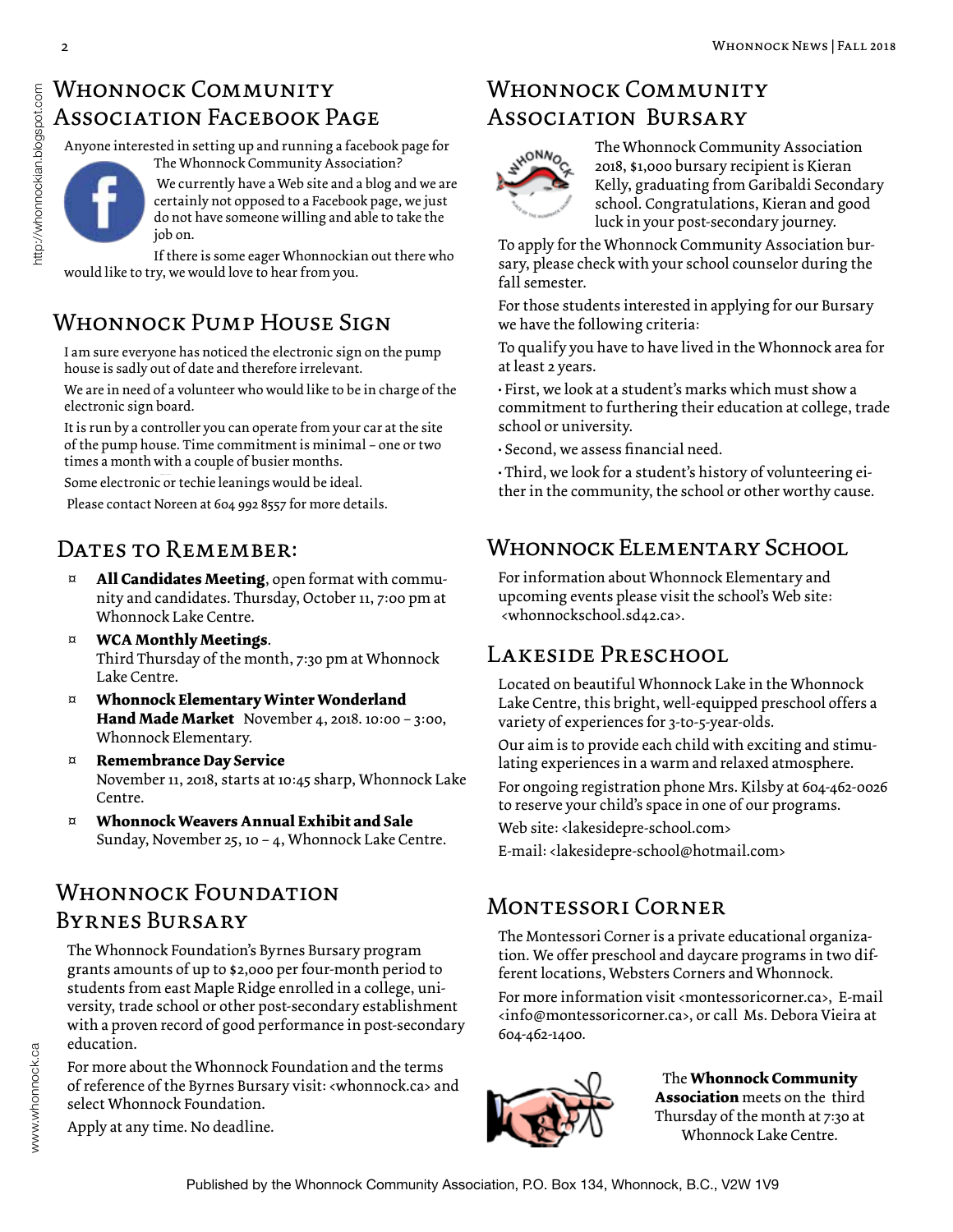### WHONNOCK TOPS LOCAL #4522

TOPS is a nonprofit organization that helps members to improve their health and well-being. We meet at the Wildwood Fellowship Church Mondays at 6:30 pm. Come and visit with us - we have fun and successful weight loss. Phone Carolyn , 604-462-1213, or Lori Button, 604-463-7355, for more info.

For information on other chapters in Maple Ridge phone Thelma at 604-467-5601.

### WHONNOCK WALKERS

Join us on Monday, Wednesday and Friday mornings at Whonnock Lake Centre parking lot at 9:15 for a friendly onehour walk. Call Brita at 604 462-9863 for more information.

# First Whonnock Scouts

Interested in outdoor adventures? If you are between grades 3 and12, Scouts in Whonnock is looking for you to join them on hiking trips, camping trips, weekly meetings and earning badges!



There's still room in our programs to register! Ages 5 to 18, and we are always looking for volunteers!

If you have any bottles for pick-up please text Jocelyn at 604- 802-7862. Happy scouting!

Please contact Jocelyn at <jmcintosh42@gmail.com> or 604-802 7862 for more program information.

### Ridge Canoe and Kayak Club

Information about RCKC and the club's programs visit We site <rckc.ca>.



### The Otter Llama 4-H club

We have added poultry and Cloverbuds!

The 4-H motto is to "learn to do by going".

Come and learn about animals, meet new people, go to fairs and become a more confident young person all while having fun. We meet in Maple Ridge.

Cloverbuds (junior 4-H) ages 6-8 (as of January 1st) 4-H ages 9-19 (as of January 1st). For more information contact Al <tapdimer@gmail.com> or Pascale at <spshaw@telus.net>.



# Maple Ridge Parks & Leisure Programs

Details, dates, costs and times of the following programs held at Whonnock venues are published in the Parks Recreation & Culture Guide, Fall/Winter 2018. Pick up a printed copy of the program guide at City Hall or for a digital version go to Maple Ridge Parks Recreation & Culture website and click on the program guide.

#### **Yoga Basics 16Y and up**

This program provides an introduction to the building blocks of a yoga practice. Learn Yogic breathing, class etiquette, and classic poses that promote alignment, strength and flexibility. You will learn to release tension through meditation and relaxation techniques. A 'must do' course to ensure a safe yoga practice.

#### **Hatha Yoga Age 16Y and up**

This intermediate yoga class will provide active stretching, balancing, and sequences with a gentle flow. You will leave feeling balanced, gently stretched and at peace. Beginners are recommended to take Yoga Basics prior to registering in this course.

#### **Prenatal Yoga**

Our classes create a safe & supportive environment to help you, through mindful movement and breath, prepare for birth and motherhood. No previous yoga experience is required and it is also a great way to meet other expectant mothers.

#### **Yoga – Morning Yoga**

Start you day with yoga! In our busy modern world we are all coping with the effects of stress. Yoga creates positive life habits that move us towards balance, peace and happiness. This program provides an introduction to the building blocks of yoga practice.

#### **Yoga – Yin Style Deep Stretch**

Release tension with Yin Yoga. This is a slow practice of floor postures held for minutes at a time, yet a powerful tool to safely target the body's tissues, ligaments and joints.

#### **Yoga Care**

Rediscover a state of health, wholeness and happiness through this practice. You will be gently guided to learn meditation, relaxing breathing exercises, gentle body movements on the floor or in seated position.

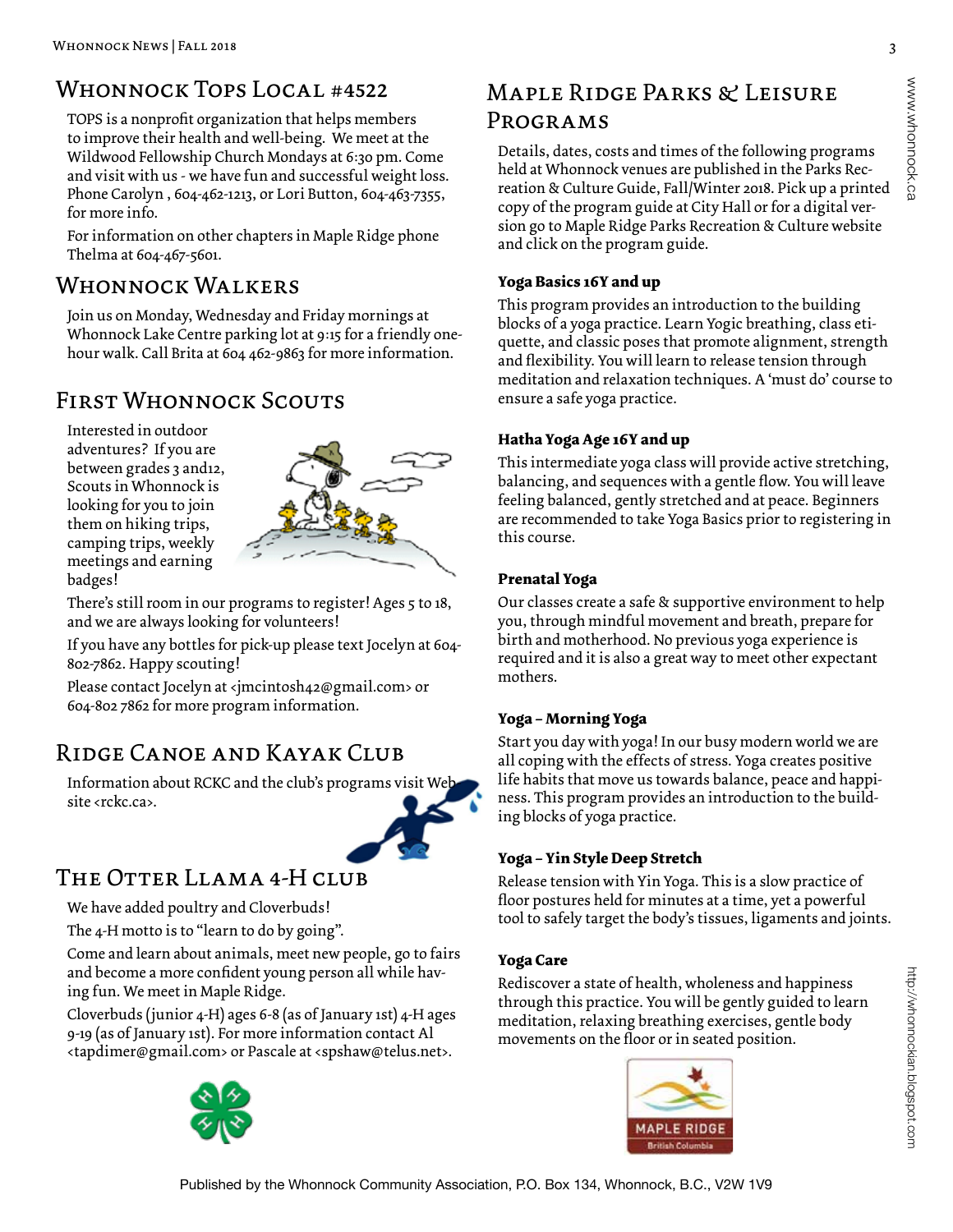# Maple Ridge Parks & Leisure PROGRAMS (CONTINUED)

#### **Whonnock Drop-In Gym** Age: 10 - 14

A FREE Drop-In recreation session for those wanting to hang out with their friends and be active.

#### **Sports, Games, Fitness and Fun for Youth** Age: 9 - 16

Looking for ways to be active, have fun and learn how to play sports better? Join the Ridge Canoe & Kayak Club Coaches in this fun learn-to-move- fitness training program for youth.

You will experience a variety of active games and movement skills to develop coordination, balance, strength, flexibility and endurance. Open to all abilities.

#### **Guided Meditation** Age 19 and up

The guided meditation Coach creates a journey through the spoken word while relaxing music is played in the background. Guided meditation uses imagery-focused attention, mindfulness, and the practice of deep breathing to transition the body from a state of stress to one of relaxation, promoting better health and well-being. Beginners are welcome.

#### **Pilates by the Lake – Intermediate** Age 16 and up

Designed for those with a strong pilates base, to further improve posture, increase lung capacity, and sculpt strong, lean muscles. Work on your body and mind, soaking in the serenity of Whonnock Lake.

#### **Volleyball - Whonnock** Age 16 and up

Be active by enjoying a social game of Volleyball in partnership with the Whonnock Community Association.



### Thornhill Aquifer Protection Study

TAPS (Thornhill Aquifer Protection Study) members have completed their 13th year of water testing and well measurement record keeping.

Well measurements for drilled wells have been consistent in the first half of the year, but some shallow wells ran out of water much earlier than previous years. A licensed well on a spring that has serviced two residences, cattle and gardens ran down to a trickle after 45 years. They have had to drill a new well.

It is apparent that our climate is changing, with longer periods of no precipitation, higher and sustained summer temperatures, rain falling all at once without gentle drizzles. This does not allow the water to penetrate the ground gradually, but instead flow over the ground and away. This kind of precipitation does not recharge our groundwater as effectively.

More impervious areas are created with increased development and the rain is not being captured and restored into the ground.

The Ministry of Forests, Lands and Natural Resource Operations received permission from the City to drill a nested observation well in the late fall. It will be located in Whonnock. The nested well will capture water level information from both a shallow and deep well created from the same borehole.

The information gathered from this site will also form part of the public record that is available online. We are very pleased with this.

This is the second observation well on the Grant Hill Aquifer this year. TAPS requested the Ministry of Forests, Lands and Natural Resource Operations to provide Tantalus's Water Consumption records.

Tantalus was to provide these records annually as one condition of their Conditional Water License. The Ministry informed us that Tantalus had not submitted their records and that they were six months overdue.

No one from the Ministry had kept track. A Compliance Officer did obtain the records, but we are told that the Ministry will not provide this information to us without a formal request through the Freedom of Information process.

The Ministry would not provide information regarding the breach of their license nor would they give any information regarding consequences for Tantalus regarding this breech.

The residents who share this aquifer with Tantalus have reason to be concerned about Tantalus's water consumption.

Tantalus's water requirements from this aquifer and the Ministry's lack of due diligence over this very important matter presents a problem for all of us who rely on it for our daily needs.

TAPS will make inquiries through the freedom of information process. We have also requested assistance to acquire this information through the Environmental Advisory Committee and Council.

We cannot stress enough that keeping water level records through the years is critical. The aquifer will benefit and reward us all if we practice a little of our own personal stewardship towards it.

*Betty & Klaus von Hardenberg*

TAPS (Thornhill Aquifer Protection Study)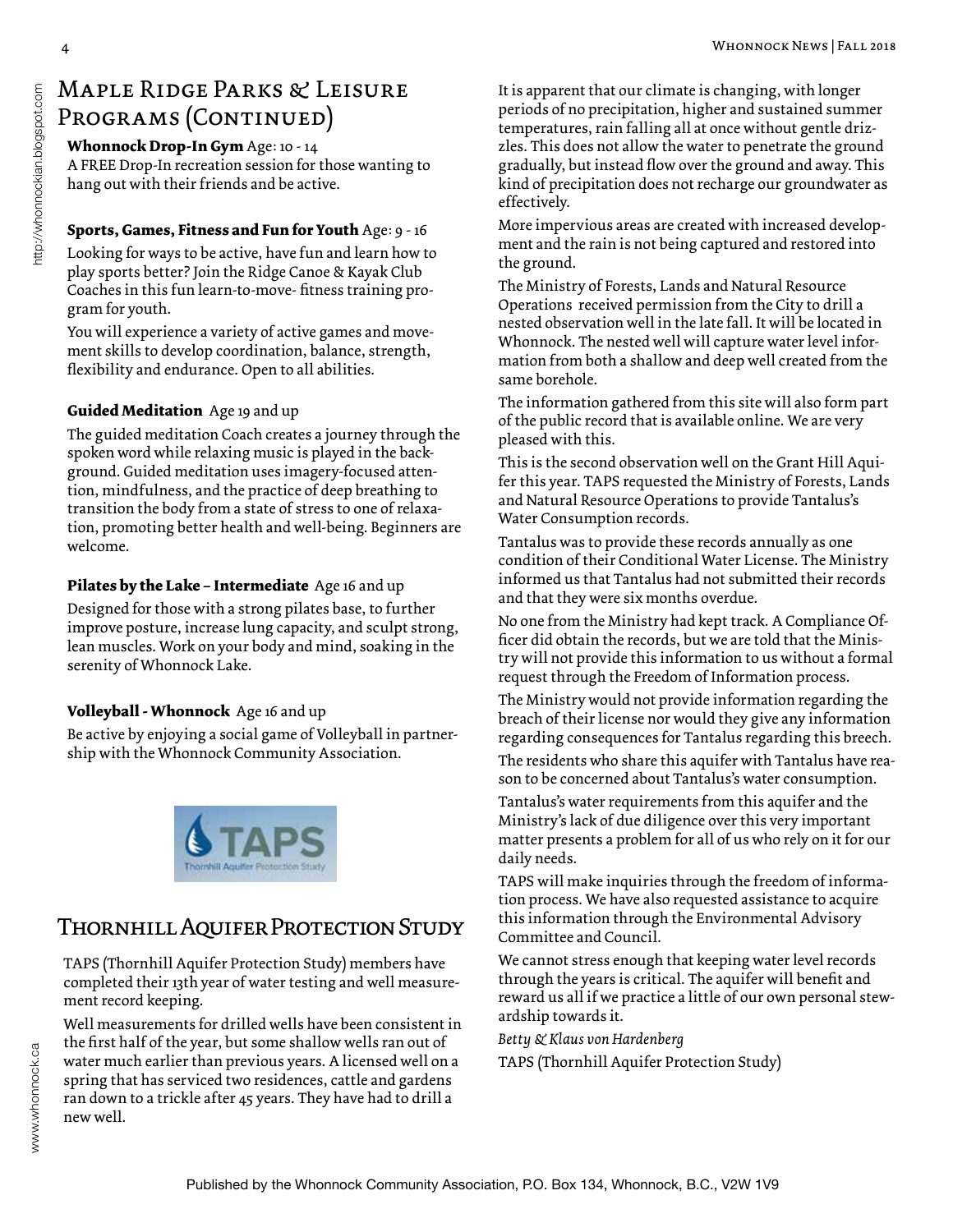

### Ruskin Community Hall

28395 96th Avenue, Maple Ridge, BC, V2W 1L3 Phone: 604-462-9739 / <ruskinhall@yahoo.ca> Web: <ruskinhall.com> ~ Facebook: Ruskin Community Hall

The Ruskin Community Hall is located at the corner of 284th Street and 96th Avenue, less than a mile from Lougheed Highway. Hall meetings are the second Tuesday of each month (excluding July and August) at 7:30. Everyone is welcome!

The hall is available for rental at reasonable rates, either hourly or nightly. For more information call the hall at 604- 462-9739 or go to our Facebook page - Ruskin Community Hall - and leave a message.

Kim Rondquist continues to teach Hatha Flow Yoga classes on Wednesday evenings at 7:30. The classes are open to all levels. For more information on registration or drop-in sessions contact Kim at 604-462-4284.

We have Mom and Tot Monday's from 11 am to 1 pm.

Ruskin Hall Crafting Hangout the first Thursday of every month.

Check out our new Web site <ruskinhall.com> for our upcoming events.



*SLICE OF PARADISE NAILS*

*Come and enjoy a professional, friendly and relaxing atmosphere. Offering over 20 years experience. Gel nails, nail art, manicures, pedicures. brows, lashes, shape and tint* 

 For an appointment call 604-999-4577 or find us on Facebook



# Thornhill Community Hall

The Thornhill Community Hall received a facelift this summer. The volunteers who support and manage the Hall put in a few long days cleaning and painting the interior of hall. All the walls and moulding were given a fresh coat of paint.

We have a new Web site with the help of our web designer Pascal Bouchard and photographer Emi Uchida. You can view it at <thornhillhall.ca>.

Please take the time to view the website as it is full of valuable information for those who are thinking of renting one of the last 'real' Community Halls which is maintained and rented by volunteers in our community.

The Hall continues to enjoy steady rentals throughout the year. It has hosted birthday and anniversary parties, celebrations of life, meetings, dances,and fund-raisers. All the monies raised are used to maintain the hall.

We hope the community will continue to support this hall as it has been the place where many wonderful memories have been made.

To call for inquiries or bookings, please contact Fran Norman @ 604-462-7869 or Shirley Kinney @604-476-7794.

### Neighbourhood Small Grants

Apply today for a Block Party or Matching Project Grant.

**Block Party Grants - \$100 ~** Grants are available to individuals who wish to organize an activity to help neighbours get to know each other. Ideas include Easter Egg Hunts, Christmas caroling, movie nights, garden tours, barbeques, progressive dinners , ride sharing and talent shows.

**Matching Grants - \$500** ~ The NSG program supports neighbourhood groups with projects that improve neighbourhood or public spaces that create connections and leave a beneficial legacy to the area. Ideas include creek clean-ups, community gardens, library boxes, buddy bench projects , tree planting and mural painting.

For information and to apply, visit <mapleridge.ca/1542> or contact Maple Ridge Parks, Recreation and Culture at 604- 467-7325 (ext. 1)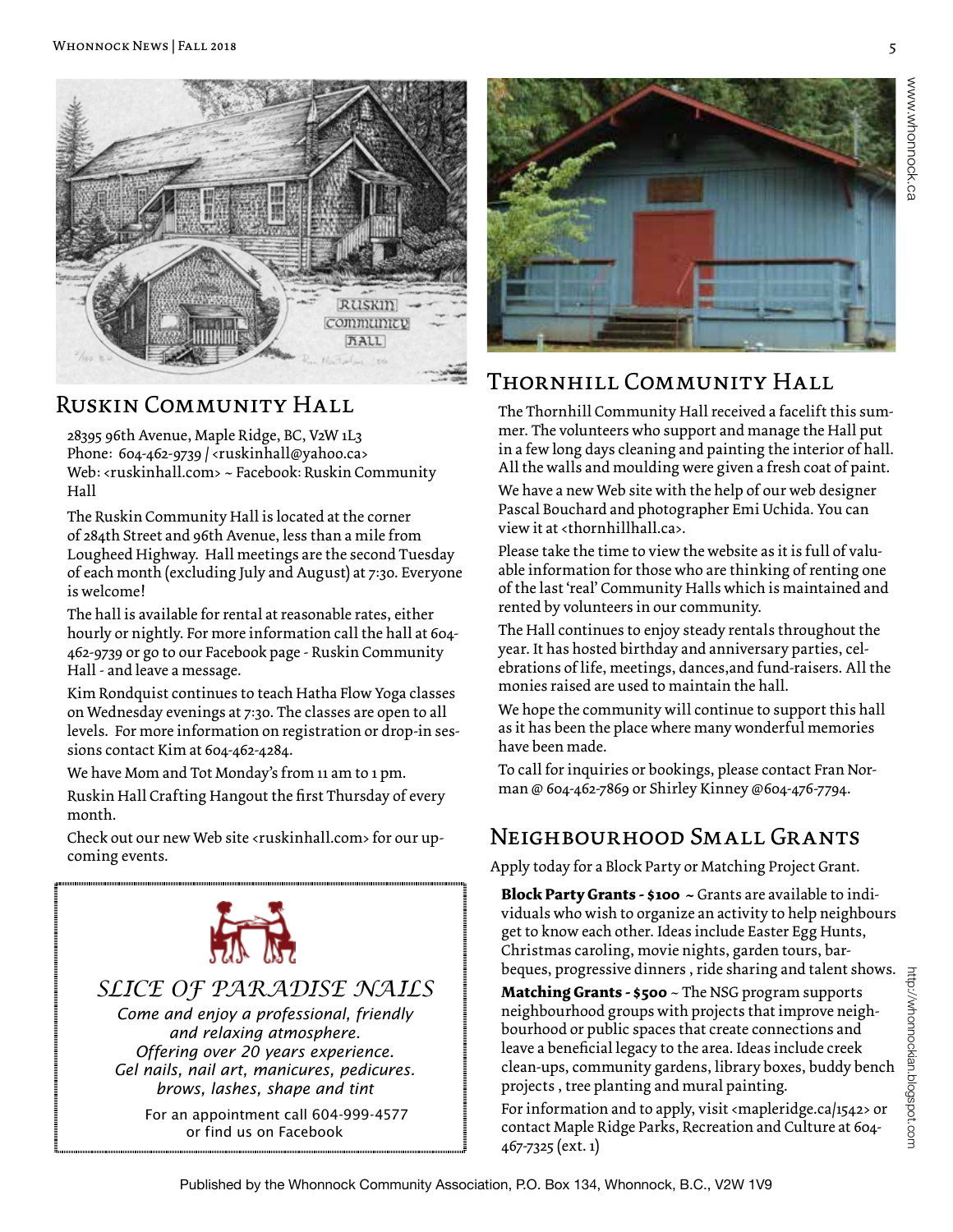# The Whonnock Weavers and Spinners

The Whonnock Weavers and Spinners spent a wonderful spring and summer weaving, spinning, knitting, dyeing, felting, rug hooking, and making baskets. In the spring we held a basket making workshop and a spinning workshop.



http://whonnockian.blogspot.com

Last spring we joined the Maple Ridge – Pitt Meadows Art Studio Tour and demonstrated at Vicuna Art Studios in Maple Ridge. We also demonstrated at Country Fest at the Albion Fairgrounds on July 28th&29th. We will be demonstrating at the Maple Ridge Library on September 29th as part of Culture Days.

Our guild is very proud to present a juried exhibit of fibre art at the ACT Art Gallery called "Out of the Woods". The show opened on September 8th with a wonderful reception. The show will be open until October 27th. We will be demonstrating at designated dates & times in the ACT gallery with spinning, weaving, basket making or anything that any of the members would like to bring and show how it is done.

We are now busy preparing for our 38th annual Open House exhibit and sale at the Whonnock Lake Centre on Sunday, November 25 from 10 am to 4 pm. We hope to see many of you there.

In the New Year we will be hosting spin-in Tuesday Lobby Nights at The ACT on the second Tuesdays of the month from January to June, 2019, from 7 to 9 pm.

Our meetings are held at the Whonnock Lake Centre on the second and fourth Tuesday of each month at 7:30 PM except when we will be at the ACT for Lobby Nights in the New Year. We usually try to have a short business meeting followed by a program.

We invite visitors and potential members to join us for a meeting. There is always lively discussion and often wonderful programs with opportunities to learn. Occasionally our meetings are moved to members' homes for special events so if you are interested in joining us, please contact Marie at 604-462-9059 for an update on meeting location. Our website can be found at <wwsg.ca> and at <facebook.com/Whonnock-WeaversandSpinnersGuild>.

### Driftwood Bay Gallery

27170 108th Avenue Unique artisan-made birdhouses and rustic furniture.

Gallery is open year around. Contact: Marcel Merks. Phone: 604-362-2112 Web site: <driftwoodbay.com>





### Junichi Tanaka,

born in Japan, established a ceramics studio at Whonnock in 1998.

His work has been widely accepted all over Canada.

Ceramics is not his only passion. He has climbed major mountains and he is a poet. His Web site address is

<ceramicsjunichi.com>



BEAVER MOUNTAIN WORKS specializes in shooting, hunting and fishing gear, living history, and giftware, wood, steel, canvas and textile products. Under the name LEATHER MARK SADDLERY we

create quality custom saddles and tack.

26525, 98th Avenue, Maple Ridge, BC, V2W 1K3 Tel: 778-994-1580 E-mail: info@beavermountworks.com <beavermountainworks.com>



WE GROW A VARIETY OF DELICIOUS veggies and offer pasture raised, organically fed eggs. WE EMPLOY ORGANIC PRACTICES and are in transition to Certified Organic. Sign up for

our weekly subscription box which runs from April to October or place a custom order online. Phone: 604-418-4377

E-mail: angela@wanderingrowfarm.com



Klaus & Betty von Hardenberg Phone/Fax: 604.462.9244 E-mail: info@vonhardenbergcandles.com 9730 Spilsbury Street Maple Ridge, BC Canada V2W 1K7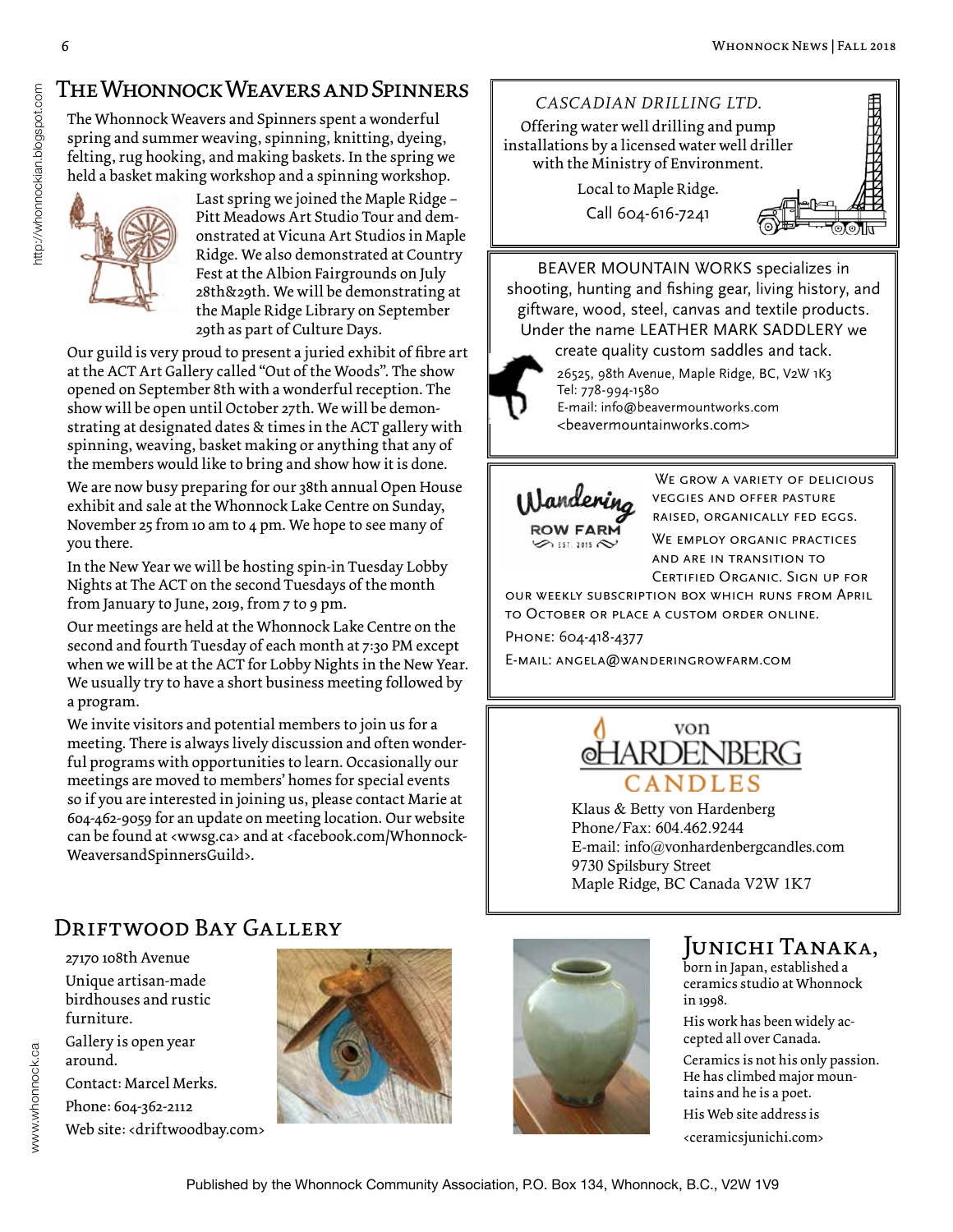

### Wildwood Fellowship Church

Sunday Services are held at 10:30 am (10810 272nd St.) In our world dominated by chaos and uncertainty, Jesus Christ remains the unchanging source of truth and peace. Part of our Church's purpose statement reads, "Our purpose is to know Christ and to make Him known. We make Christ known through caring acts, caring attitudes, and a care-filled message."If you're looking for a place to belong where you can discover and live out a relevant faith, then we invite you to experience the community of Wildwood Fellowship Church. We are a family-oriented, nondenominational Church. Our coffee times after the service give you opportunity to get to know others who would love to come alongside you in your faith journey.

You are welcome to join us for:

*Sunday Services* (Sunday School up to age 12 during the service)

*Junior Youth Group* (Grades 5 - 9) held alternate Wednesdays, 7 – 8:30 pm

*Ignite* – Community monthly Worship nights for all ages – check out Ignite Maple Ridge on Facebook

Other special events – check out our Web site: wildwoodfellowship.com

*Are you a single parent struggling to make ends meet?*

Or perhaps a family going through a tight spot financially? We would love to give you some free Cobb's bread – you can pick it up at the church on Wednesdays from 3:30 – 6:30pm (except during school breaks) If you are unable to stop by, give us a call and we'll try to arrange to bring it to you.

More info: call Pastor Arnold Tracey (604) 287-6963



### Holy Spirit Anglican Church

#### 27123 River Road in Whonnock

Holy Spirit Anglican Church (the brown church on your left as you start up the hill on 272nd) invites you to worship with them any Sunday at 10 am. You are encouraged and welcome to join us for coffee and fellowship afterwards in the adjoining hall.

Christmas Eve Service - Monday December 24 at 7:30 pm followed by goodies in the hall.

Blessing of Pets on October 14.

Plan to get some neighbours together and come to our pub night on Saturday, October 27.

As this newsletter goes to press, a concert was held at the church with the talented young church musicians. Stay tuned to the Whonnock website and Facebook page for other such opportunities to enjoy fine music and connect with our neighbourhood.

Watch our signboard in front of the church for coming events and inspirational quotes.

Church and Hall Rental Information: 604-462-7933

### New Place of Worship in Whonnock

The former United Church buildings and surrounding site have been purchased by the Jamia Riyadhul Jannah BC foundation (a non-profit organization).

This property will be converted into a mosque. This has been a long-sought-after goal for many years for the Muslim community of Maple Ridge and surrounding areas.

We are very pleased to be in the Whonnock neighbourhood and look forward to working with you.